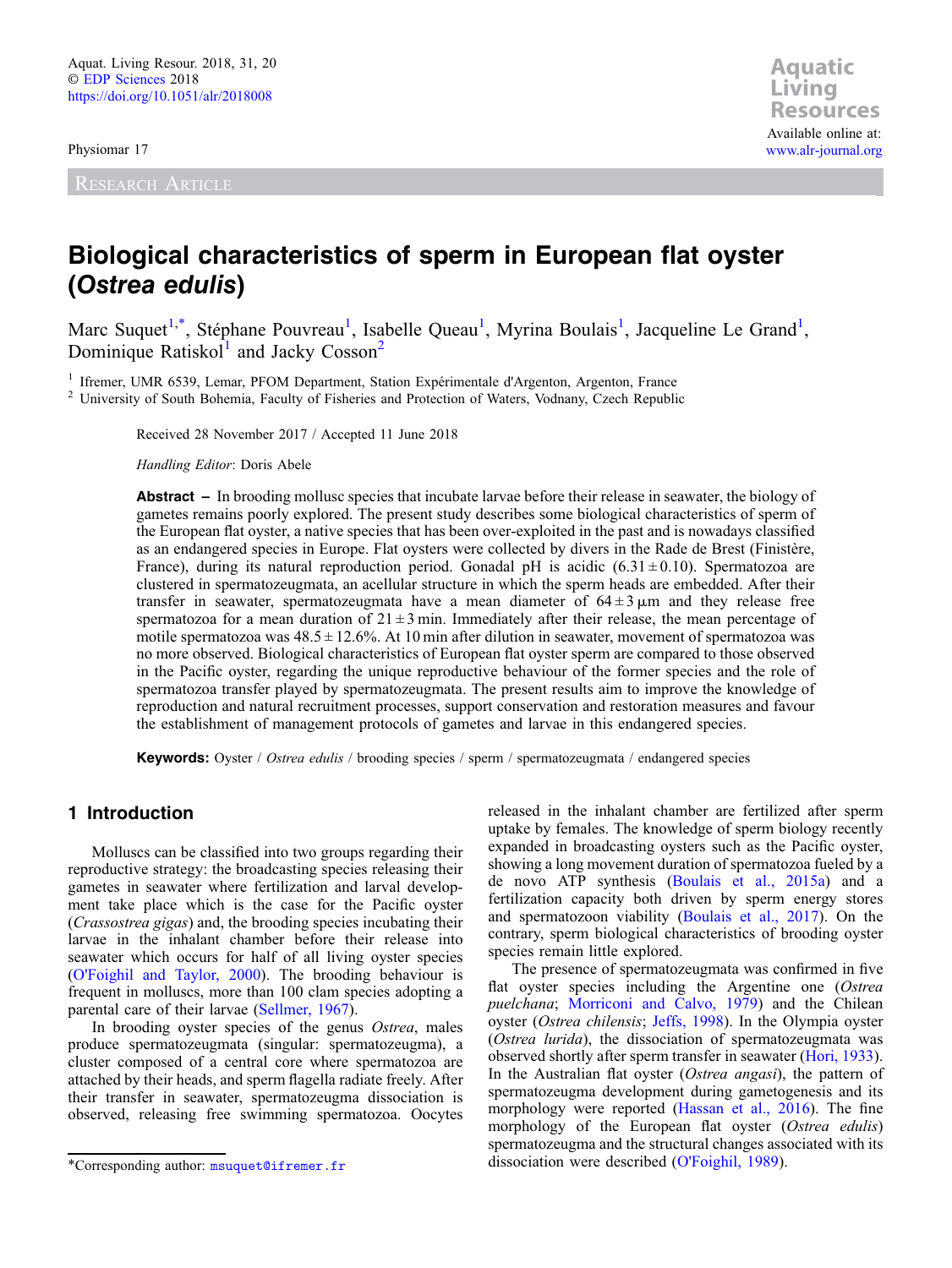Bivalve sperm can be collected by gonad scarification, but also after serotonin injection as previously observed in six bivalve species [\(Gibbons and Castagna, 1984\)](#page-5-0). Male clams (Nutricola confusa and N. tantilla) released spermatozeugmata when exposed to fluvoxamine, a serotonin reuptake inhibitor ([Falese et al., 2011\)](#page-5-0). In the Pacific oyster, gonad pH was acidic and the motility of spermatozoa was triggered by sudden alkalinization of sperm environment when released in seawater ([Boulais et al., 2018\)](#page-5-0).

Sperm production of a studied species may be described using different parameters including the number of spermatozoa collected, the characteristics of their movement and, in brooding species, the kinetic of spermatozeugma dissociation. Improving the description of sperm biological characteristics sustains the knowledge of the reproduction behaviour of the studied species and the comparison between different specific reproductive strategies. This knowledge is especially required for the European flat oyster, whose world production collapsed from 30 000t in 1961 to 3 000 in 2014 ([FAO, 2017\)](#page-5-0). Native populations of European flat oyster suffered a drastic decline because of overfishing, habitat destruction, environmental pollution and diseases, mainly caused by two protozoans Marteilia refringens and Bonamia ostrea ([Gercken and](#page-5-0) [Schmidt, 2014\)](#page-5-0). The European flat oyster is now considered as a threatened species by OSPAR commission whose protection must be increased by several approaches including the study of its reproduction success [\(Haelters and Kerckhof,](#page-5-0) [2009](#page-5-0)).

The present paper describes some biological characteristics of sperm output in European flat oyster, including (i) the number of spermatozoa released in relation with sperm collection technique used, (ii) the kinetic of spermatozeugma dissociation, and (iii) the movement characteristics of spermatozoa after their release from spermatozeugmata.

# 2 Material and methods

### 2.1 General procedure

Flat oysters (mean weight  $\pm$  SEM: 95  $\pm$  4 g) were collected by divers within a wild population, in the Rade de Brest (Finistère, France; annual water temperature range: 6.8– 20.6 °C; [Pouvreau et al., 2017\)](#page-6-0), during the natural reproductive period of this species (10th May to 30th September 2016 and 2017). Oysters were transferred to the Argenton experimental hatchery where they were maintained in a 600-L raceway (seawater: 17 °C, salinity 34 ‰) and continuously fed with a mixture of micro-algae (Isochrysis galbana and Chaetoceros *neogracile*:  $10^9$  cells of each species/day/animal; [Gonzalez-](#page-5-0)[Araya et al., 2013](#page-5-0)).

To determine their internal pH, the gonad and the digestive tract were incised and a microelectrode was directly inserted. Triplicate values of pH were recorded (IQ150, IQ Scientific instrument).

Sperm was sampled directly in the gonad using an automatic pipette fitted with a 200  $\mu$ L tip. Then, sperm samples were dispersed in an activating solution  $(1 \mu m)$  filtered seawater at 19 °C, Tris 20 mM adjusted to pH 8.1 adding HCl, BSA:  $2 g/L$ ): depending on individual sperm concentration,  $20-50 \mu L$  were diluted into  $500 \mu L$  activating solution. Sperm samples of  $12 \mu L$  were transferred to Fast-Read 102 cells (Biosigma®, Cona, Italy). Spermatozeugma morphology and their dissociation were observed under a phase contrast microscope (Olympus BX51,  $\times$  10 to 40 magnification). The movement of spermatozoa was recorded (video camera Qicam fast, 60 frames/s, 4 s recording duration) and sperm movement characteristics (percentage of motile spermatozoa, VCL: curvilinear velocity, VAP: velocity of the average path) were assessed using a computer assisted sperm analyser (CASA) plug-in developed for the Image J software [\(Wilson-Leedy and Ingermann 2007\)](#page-6-0) and calibrated to oyster sperm according to [Boulais et al. \(2015a\).](#page-5-0) The size of spermatozeugmata was measured using Image J.

Sperm concentration was assessed on a Malassez cell, after a 1:2 to 1:10 dilution (sperm:seawater, one drop of formalin added to prevent the movement of spermatozoa).

#### 2.2 Experimental procedure

The size of spermatozeugmata was measured 2 min after sperm transfer in activating solution ( $n = 13$  oysters, 15–30 spermatozeugmata/oyster). The kinetic of spermatozeugma dissociation was described using four different parameters: firstly, the percentage of active spermatozeugmata: 2 min after transfer in activating solution, spermatozeugmata were considered as active when they release free spermatozoa [percentage of active spermatozeugmata = (number of active spermatozeugmata/total number of spermatozeugmata)  $\times$  100;  $n = 10$  oysters], secondly, the duration of spermatozeugma activation: the dissociation of spermatozeugmata was observed up to the end of the process. Spermatozeugmata were considered as inactive when no spermatozoa were released from the cluster during a 1 min duration  $(n=8)$  oysters, 3 spermatozeugmata/oyster), thirdly, the maximum rhythm of spermatozoa release: 2 min after the transfer of sperm in activating solution, the release of spermatozoa from spermatozeugmata was recorded during 1 min and the number of spermatozoa released was counted  $(n=15)$  oysters, 3 spermatozeugmata/oyster; because the number of spermatozoa released from spermatozeugmata decreased at the end of spermatozeugma activation period, this result can be considered as the higher rhythm of spermatozoa release), and fourthly, the decrease of spermatozeugma diameter: changes in spermatozeugma diameter as a function of time was measured between 2 and 150 min after dilution in activating solution ( $n = 6$  oysters, 15–30 spermatozeugmata/ oyster).

When sperm was transferred in seawater, free spermatozoa were continuously delivered from spermatozeugmata, so preventing the assessment of changes of sperm movement characteristics in relation with time. Thus, sperm movement characteristics were assessed using two different techniques: first, assessment of immediate movement characteristics: the movement characteristics of spermatozoa were recorded immediately after their release from spermatozeugmata  $(n = 19 \text{ oystems}, > 30 \text{ spermatozoa/film})$ , and second, changes of movement characteristics as a function of time after transfer in activating solution: in order to avoid a continuous delivery of fresh spermatozoa from spermatozeugmata, sperm suspension was filtered at  $20 \mu m$  to discard spermatozeugmata, 1 min after sperm transfer in activating solution. Then, the movement of free spermatozoa was recorded each min, from 2 min after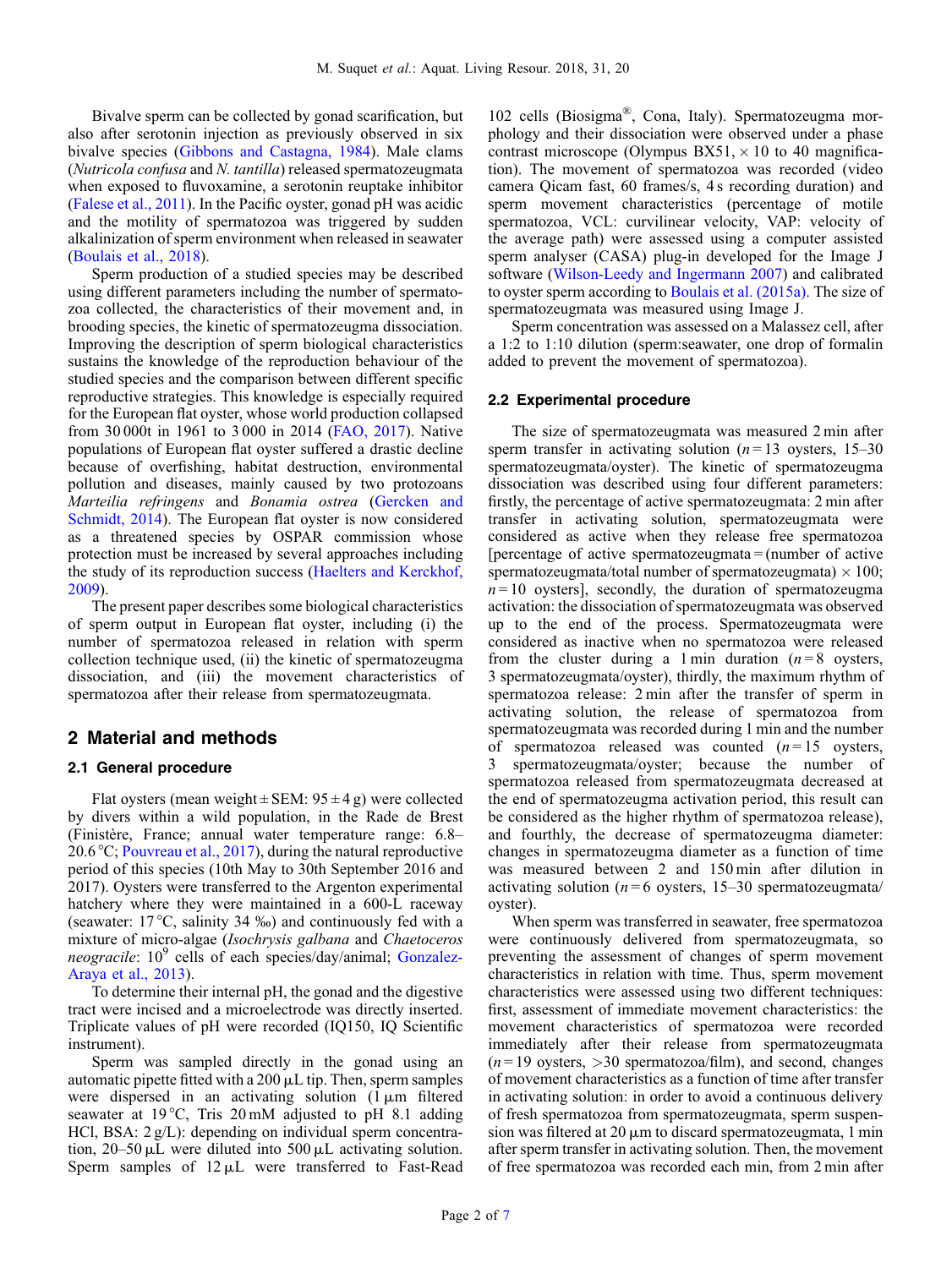sperm transfer in activating solution up to the end of their movement ( $n = 11$  oysters,  $> 30$  spermatozoa/film).

Finally, the number of spermatozoa collected in different oysters was evaluated using two different release techniques: firstly, gonad stripping in seawater  $(n=8$  oysters) using a protocol previously developed in Pacific oyster [\(Boulais et al.,](#page-5-0) [2015b](#page-5-0)), and secondly, chemical induction: oysters were treated with  $150 \mu L$  of a 10 or 50 mM serotonin solution diluted in seawater. Serotonin was injected in the gonad and oysters were transferred in 2 L beakers filled with 0.6 L seawater or, for some oysters treated with 50 mM serotonin, filled with a  $10^{-3}$  mM solution of fluvoxamine diluted in 0.6 L seawater (control: injection of  $150 \mu L$  SW,  $n=8$ ). For both collection techniques and three hours after oyster treatment when spermaozeugmata were dissociated, spermatozoa concentration was evaluated ( $n = 8$  oysters, except for fluvoxamine  $n = 4$ ) and the total number of spermatozoa released was calculated for each oyster (spermatozoa concentration  $\times$  seawater volume in each beaker).

#### 2.3 Data analysis

Data were presented as mean  $\pm$  SEM. Percentages were arcsin square-root transformed to normalize variances and homogeneity of variances was verified (Levene's test). Data were compared using one or two way analysis of variance. When significant differences were observed  $(P < 0.05)$ , a Fisher a posteriori test was used. The decrease of the percentage of motile spermatozoa in relation with time was evaluated by linear regression.

## 3 Results

The pH values of gonad  $(6.31 \pm 0.10)$  and digestive tract  $(6.13 \pm 0.08)$  were acidic and not significantly different.

Spermatozeugmata were observed within sperm samples (Fig. 1A). Their shape is variable, from round to no geometrical form. Spermatozeugmata are composed of two parts: the core where sperm heads are deeply embedded and the periphery where flagella radiate freely (Fig. 1B). A gentle flagellar beating is often observed, sometimes leading to a slow and regular movement of spermatozeugmata. The size of spermatozeugmata was significantly different  $(P < 0.001)$ ; [Fig. 2](#page-3-0)) between individuals. The mean value observed in  $n = 13$  oysters was  $64 \pm 3 \,\mu \text{m}$ .

When non-diluted in activating solution, spermatozeugmata were inactive, i.e. free spermatozoa were not released. A few seconds after dilution in activating solution, the dissociation of spermatozeugmata was observed and spermatozoa swam off the cluster (Fig. 1C). The percentage of active spermatozeugmata showed a high variability  $(P < 0.05)$ between oysters [\(Fig. 3A\)](#page-3-0). The duration of spermatozeugma activation depended on oysters ( $P < 0.05$ ), ranging from 11 to 34 min (mean:  $21 \pm 3$  min; [Fig. 3B](#page-3-0)). Among the oysters observed, a significantly different number of free spermatozoa was released by spermatozeugmata in 1 min, ranging from 1 to 130 ( $P < 0.01$ ; [Fig. 3C\)](#page-3-0). A significant decrease of spermatozeugma size in relation with time after dilution in activating solution was observed between 2 and 60 min ( $P < 0.01$ ). Then, a plateau was observed up to 150 min [\(Fig. 3D\)](#page-3-0). At the end of



Fig. 1. Spermatozeugmata observed by phase contrast microscopy: (A) general view of several spermatozeugmata (magnification  $\times 10$ ), (B) view of a spermatozeugma showing the core and the flagella at the core periphery (magnification  $\times$  40), (C) active spermatozeugma releasing free spermatozoa, 2 min after transfer in seawater (magnification  $\times$ 20) and (D) spermatozeugma at the end of the dissociation phase, one hour after transfer in seawater (magnification  $\times$ 40).

their dissociation, a broken membrane was observed at the periphery of spermatozeugmata. Free spermatozoa were present outside the cluster while residual spermatozoa are still observed inside spermatozeugmata (Fig. 1D).

Just after their release from spermatozeugmata, movement characteristics of free spermatzoa were the following ones: percentage of motile spermatozoa:  $48.5 \pm 12.6\%$ , VCL:  $131.1 \pm 12.8$   $\mu$ m/s and VAP:  $50.9 \pm 5.2$   $\mu$ m/s. After spermatozeugma filtration, a significantly linear decrease of the percentage of motile spermatozoa in relation with time was assessed ( $P < 0.01$ ,  $R^2 = -0.97$ ,  $y = -2.06x + 18.28$ ) and after 10 min, no movement was recorded ([Fig. 4](#page-3-0)). The mean VCL and VAP were  $68.5 \pm 8.7$  and  $25.3 \pm 3.1$   $\mu$ m/s, respectively. No significant decrease of both VCL and VAP was observed in relation with time after transfer in seawater (data not shown).

After gonad stripping, a mean of  $2.27 \pm 0.98 \times 10^8$ spermatozoa was collected per oyster. The total number of spermatozoa individually shed after chemical treatments ranged from  $2.63 \pm 1.40 \times 10^8$  to  $6.37 \pm 1.88 \times 10^8$  spermatozoa, without any significant difference between treatments (injection of 10 or 50 mM serotonin, injection of serotonin and incubation in a solution of fluvoxamine or seawater injection as a control).

# 4 Discussion

Spermatozeugmata occur in many freshwater and marine fish, mollusc and annelidae species ([Tab. 1\)](#page-4-0). Spermatozeugmata were also reported in three species of Xenurobrycon (Characidae; [Burns et al., 2008\)](#page-5-0), in several species belonging to the tubicifids (Tubicifidae and Naididae; [Ferraguti et al.,](#page-5-0) [1989](#page-5-0)) and in many gastropods [\(Robertson, 2007\)](#page-6-0).

In the scientific literature, different roles have been reported for spermatozeugmata: either maintain spermatozoa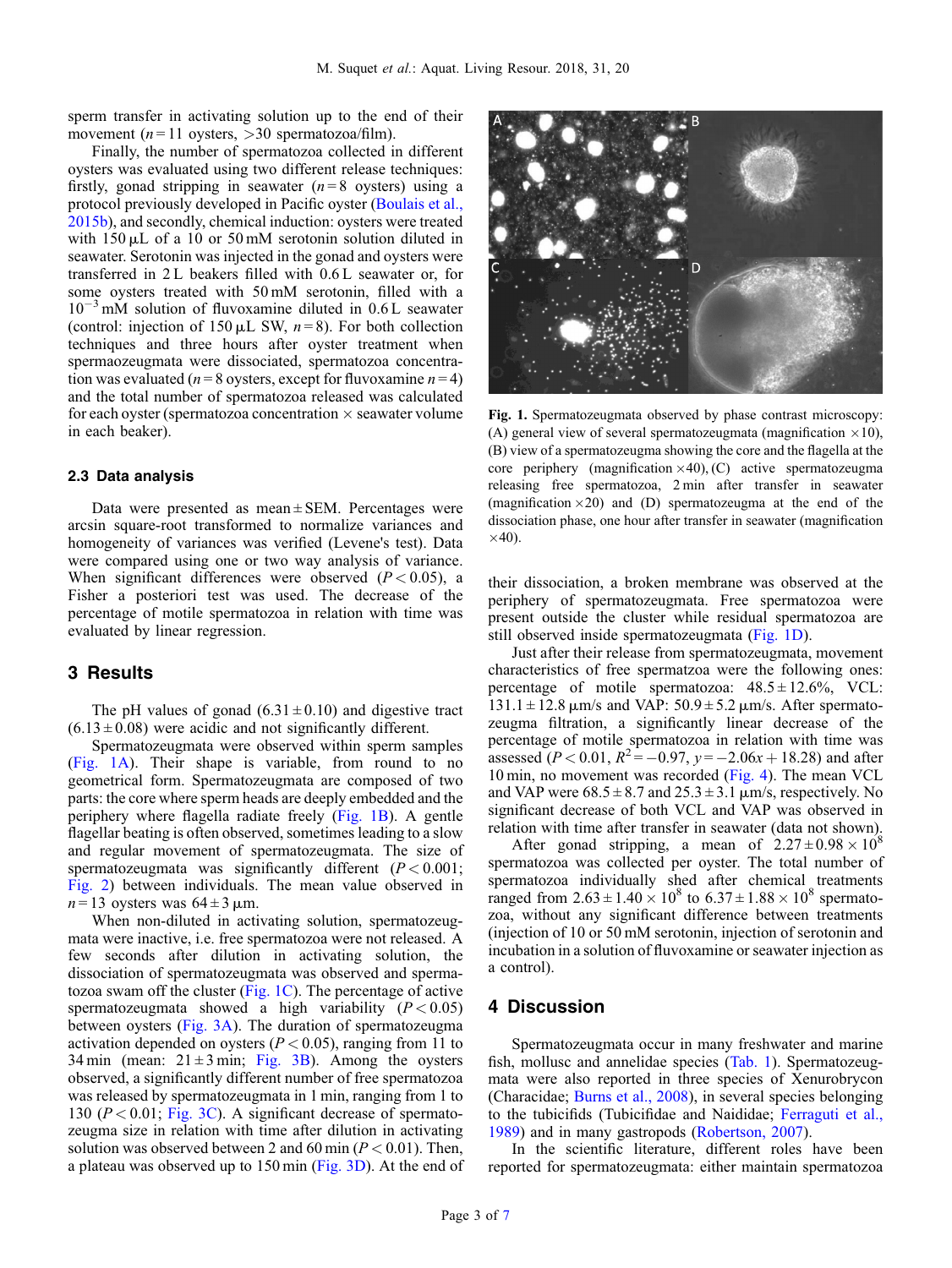<span id="page-3-0"></span>

Fig. 2. Mean individual diameter of spermatozeugmata assessed 2 min after transfer in seawater (different letters refer to significantly different values).



Fig. 3. Spermatozeugmata dissociation: (A) individual percentage of active spermatozeugmata, (B) individual duration of spermatozeugma activation, (C) sperm release during 1 min, and (D) mean changes in spermatozeugma size as a function of time after transfer in activating solution (different letters refer to significantly different values).



Fig. 4. Changes in the percentage of motile spermatozoa, assessed after spermatozeugma filtration, in relation with time after activation (different letters refer to significantly different values).

immotile so as to preserve intracellular energy stores and cell morphology ([Serrao and Havenhand, 2009](#page-6-0)), or provide complementary energetic sources to spermatozoa such as lipids [\(Bucklands-Nicks and Chia, 1977](#page-5-0)), or favour spermatozoa transport up to females [\(Lynn, 1994\)](#page-6-0), or protect spermatozoa against environmental changes ([O'Foighil,](#page-6-0) [1989](#page-6-0)), or decrease self-fertilization [\(Coe, 1931\)](#page-5-0) since spermatozoa still embedded in cluster cannot fertilize oyster eggs [\(O'Foighil, 1989](#page-6-0)), or protect spermatozoa against some possible immune reaction of the females ([Parreira et al., 2009\)](#page-6-0). In European flat oyster, these different roles played by spermatozeugmata must be studied. However, our observations confirm that this structure maintains spermatozoa immotile.

In the present study, the size of spermatozeugmata observed in the European flat oyster ranged from 47 to  $74 \mu m$  diameter, close to that measured in the same species by O'Foighil (25–80  $\mu$ m; [1989\)](#page-6-0). These values are similar to those assessed in the Olympia flat oyster  $(40-60 \,\mu m;$  [Coe, 1931](#page-5-0)) and smaller than those observed in the Australian flat oyster (117  $\mu$ m; [Hassan et al., 2016](#page-5-0)). Because of the decrease of spermatozeugma size in relation with time after dilution in seawater, as observed in the present study, these measurements must be carried out rapidly after sperm transfer in this environment.

When sperm samples of European flat oyster are transferred in seawater, the process of spematozeugma dissociation is immediately initiated and lasts a mean of 21 min. The factors controlling the dissociation of spermatozeugmata and the activation of free spermatozoa are still unknown in flat oyster species. In the lugworm, Arenicola marina, a two step mechanism was suggested, the first step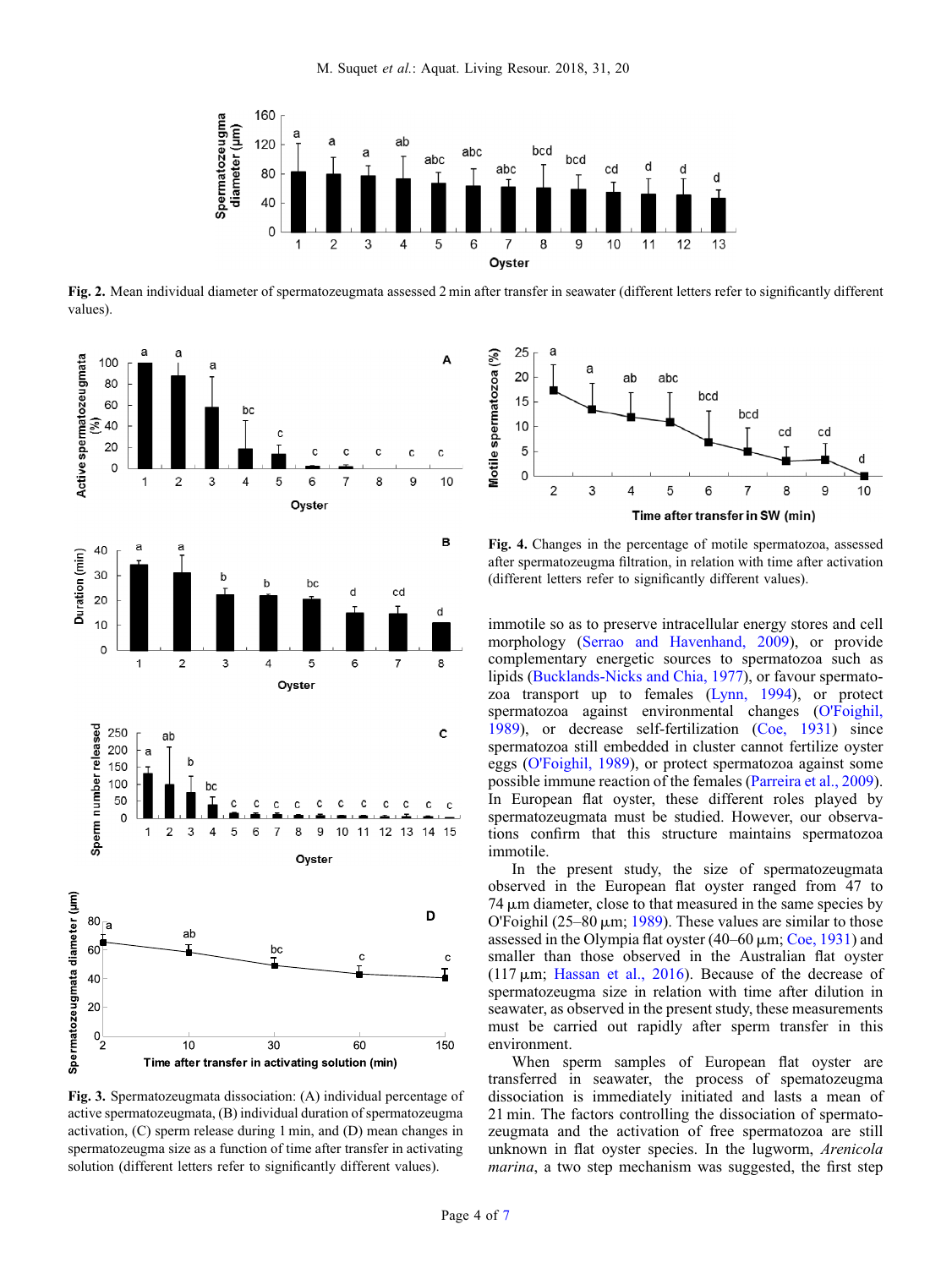| Phylum   | Family           | Species                  | Environnement | Reference                                 |
|----------|------------------|--------------------------|---------------|-------------------------------------------|
| Annelida | Arenicolidae     | Arenicola marina         | Marine        | Bentley, 1985                             |
| Chordata | Auchenipteridae  | Trachelyopterus galeatus | Freshwater    | Melo et al., 2011                         |
| Annelida | Golfingiidae     | Thysanocardia nigra      | Marine        | Maiorova and Adianov, 2005                |
| Mollusca | Keliidae         | Pseudopythina tsurumaru  | Marine        | Lutzen et al., 2004                       |
| Mollusca | Lasaeidae        | Arthritica bifurca       | Marine        | Jespersen and Lutzen, 2009                |
| Chordata | Odontaspididae   | Carcharias taurus        | Marine        | Lucifora et al., 2002                     |
| Mollusca | Ostreidae        | Ostrea angasi            | Marine        | Hassan et al., 2016                       |
| Mollusca | Ostreidae        | Ostrea chilensis         | Marine        | Jeffs, 1998                               |
| Mollusca | Ostreidae        | Ostrea edulis            | Marine        | O'Foighil, 1989                           |
| Mollusca | Ostreidae        | Ostrea lurida            | Marine        | Coe, 1931                                 |
| Mollusca | Ostreidae        | Ostrea puelchana         | Marine        | Morriconi and Calvo, 1979                 |
| Chordata | Poecilidae       | Poecilia reticulata      | Freshwater    | Kinnberg and Toft, 2003                   |
| Chordata | Potamotrygonidae | Potamotrygon magdalenae  | Freshwater    | Pedreros-Sierra and Ramirez-Pinilla, 2015 |
| Chordata | Somnosidae       | Centroscymnus coelolepis | Marine        | Girard et al., 2000                       |
| Chordata | Triakidae        | Galeorhinus galeus       | Marine        | Mc Clusky, $2015$                         |
| Mollusca | Unionidae        | Anodonta grandis         | Freshwater    | Lynn, 1994                                |
| Mollusca | Unionidae        | Lampsilis cardium        | Freshwater    | Ferguson et al., 2013                     |
| Mollusca | Unionidae        | Lampsilis straminea      | Freshwater    | Mosley et al., 2014                       |
| Mollusca | Unionidae        | Truncila truncata        | Freshwater    | Waller and Lasee, 1997                    |
| Mollusca | Veneridae        | Nutricola confusa        | Marine        | Falese et al., 2011                       |
| Mollusca | Veneridae        | Nutricola tantilla       | Marine        | Falese et al., 2011                       |

<span id="page-4-0"></span>Table 1. Distribution of spermatozeugmata in the sperm of some aquatic species (alphabetically ranked by family).

involving the 8, 11, 14-eicosatrienoic acid and inducing the dissociation of spermatozeugmata and the second step triggering the movement of free spermatozoa by a sudden change in extracellular pH during gamete release in seawater ([Pacey et al., 1994\)](#page-6-0). The acidic gonadal pH observed in the present study (6.31) suggests an inhibitory role of this factor in European flat oyster, but the whole mechanism controlling spermatozeugma dissociation and spermatozoa activation remains to be described.

In European flat oyster, as in many species having spermatozeugmata, spermatozoa are transported by a process composed of two successive phases: firstly, a passive phase during which spermatozoa are embedded in spermatozeugmata and sperm transportation is mainly due to water currents, and secondly, an active phase beginning when spermatozoa are released from the clusters while their movement is triggered. In contrast, broadcasting oysters as the Pacific oyster only present the active phase of spermatozoa movement.

During the passive transport phase and for water flow close to 3 cm/s, spermatozeugmata of a freshwater mussel (Lamp-silis straminae) can be transported up to 8 km in 72 h ([Mosley](#page-6-0) [et al., 2014\)](#page-6-0). In another freshwater mussel (Lampsilis cardium), the transport of spermatozeugmata on distances as high as 16 km was suggested ([Ferguson et al., 2013](#page-5-0)). The time required for the total dissociation of Australian flat oyster spermatozeugmata ranged from 3.5 to 19.7 h, the fastest dissociation being recorded in female hermaphrodites and the longest one in males ([Hassan et al., 2016\)](#page-5-0). In the European flat oyster, sperrmatozeugmata may retain their structural integrity for up to 24 h, but in a limited number of cases only, including spontaneous spawns [\(O'Foighil, 1989](#page-6-0)). In the present study, the dissociation of spermatozeugmata was initiated immediately after dilution in seawater. Furthermore, a rapid dissociation of spermatozeugmata was observed since their size was not modified 60 min after dilution in seawater. The mean water current speed measured in the Rade de Brest, where oysters were collected, being close to 7 cm/s [\(Petton](#page-6-0) [et al., 2016\)](#page-6-0), resulting in a maximum distance covered by spermatozeugmata of 90 m before their total dissociation. However, this passive transport capacity must be further studied using different values of the current speed assessed on various European flat oyster beds.

During the active phase of spermatozoa transportation, the low percentage of free motile spermatozoa assessed in the present study 2 min after their release from spermatozeugmata (17%) was confirmed by previous results (13%; [Horvath et al.,](#page-6-0) [2012](#page-6-0)). This percentage is lower than values observed in the Pacific oyster (70%; [Boulais et al., 2015a\)](#page-5-0). The movement duration of free spermatozoa of European flat oyster is short (maximum 10 min) compared to Pacific oyster (24 h; [Boulais](#page-5-0) [et al., 2015a](#page-5-0)). The movement characteristics of free spermatozoa recorded in flat and Pacific oysters result in highly different total distances covered by spermatozoa during their swimming phase: close to 1 cm for the first species and 1 m for the second one ([Suquet et al., 2012\)](#page-6-0).

Adding the two transport phases, the total distance covered by spermatozoa of European flat oyster reaches 90 m in our sampling conditions. This distance is, for almost 100% of this value, due to the passive phase of gamete transportation, the active phase providing only 0.001% of the total distance covered. Because of their limited transport capacity, free spermatozoa must be released close to the females during the passive transport phase, to successfully fertilize oocytes stored in the inhalant chamber. In Argentine flat oyster, three reproductive strategies were described: (i) carriage: small epibiotic males being sheltered by a large female on the internal part of its valve, (ii) oyster cluster association: several small size males being attached to a female, and (iii) isolated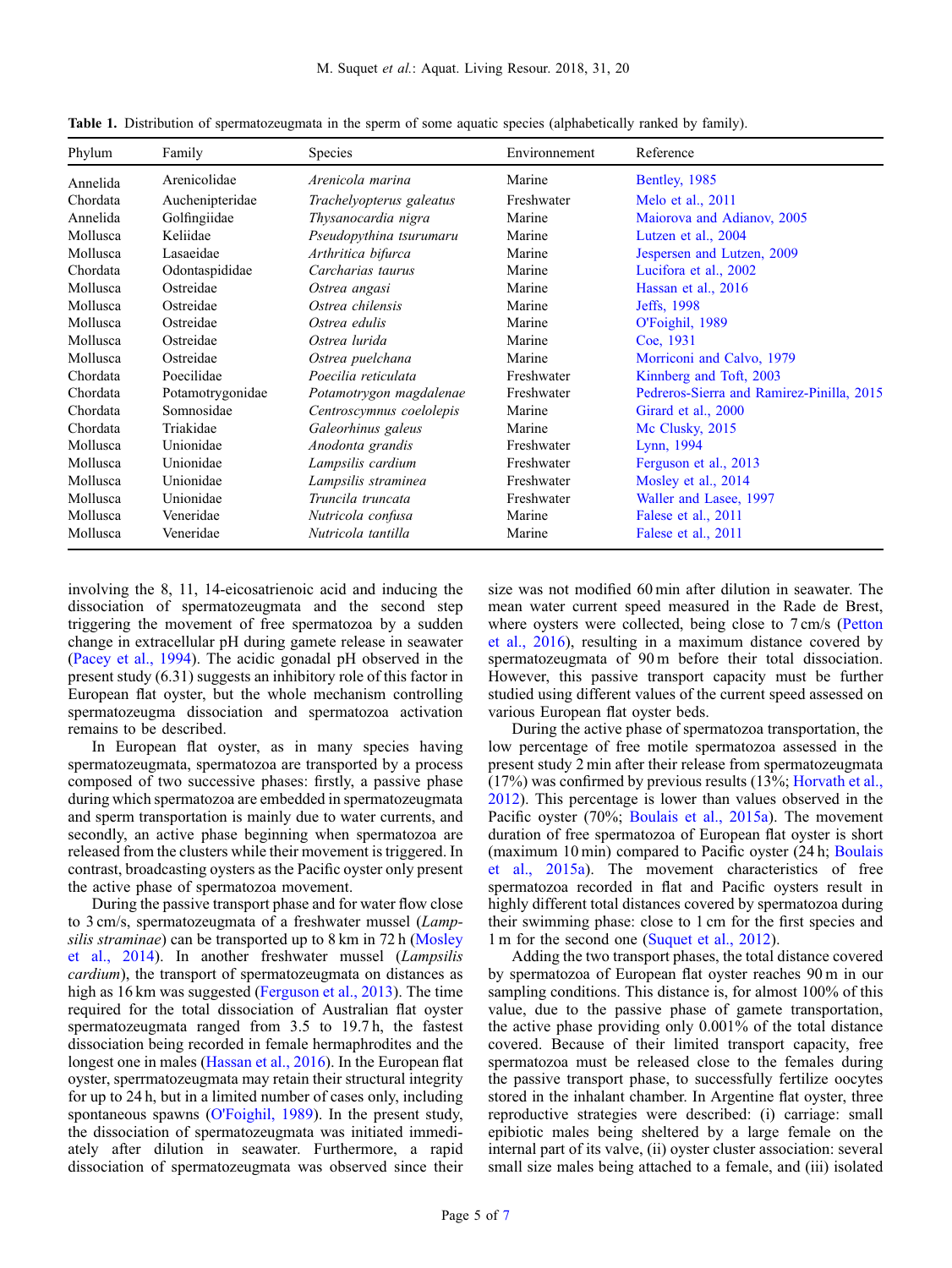<span id="page-5-0"></span>oysters being mostly females ([Morriconi and Calvo, 1989](#page-6-0)). The first two strategies reduce the distance to be covered by spermatozoa between males and females so enhancing fertilization success and for the third strategy, oocytes may be fertilized by spermatozoa transported by water currents. In addition, the role of female oysters in sperm incorporation must be considered in the process of fertilization, including their filtration capacity which can be modified by several elements such as prey size [\(Nielsen et al., 2017](#page-6-0)), water temperature (Haurea et al., 1998) or salinity and prey density ([Hutchinson and Hawkins, 1992](#page-6-0)). Although limited elements have been previously published in the Argentine flat oyster ([Pascual et al., 1989](#page-6-0)), the hypothesis of possible interactions between females and males, modifying the movement characteristics of free spermatozoa through an internal fluid produced by the female, must be considered in the European flat oyster. Then, the long distance covered by spermatozoa when embedded in clusters, may favour the gene flow among flat oysters. In the wild, paternity analyses of larvae produced by 13 brooding females showed that the number of individuals contributing as males to the progeny was very variable, ranging from 2 to more than 40 oysters ([Lallias et al., 2010](#page-6-0)).

Whatever the collection technique used, stripping or chemical treatment, the total number of free spermatozoa released from the gonads of European flat oyster ranged from 2 to  $6 \times 10^8$  spermatozoa/oyster. No value was previously published in the different flat oyster species but the present number is 10 times lower than the total number of spermatozoa collected in the Pacific oyster ([Suquet et al., 2016\)](#page-6-0).

In conclusion, some biological characteristics of sperm of European flat oyster were described in the present study. Compared to Pacific oyster, the present results highlight the low sperm production observed in this species, assessed in terms of total number of spermatozoa produced and limited movement characteristics of free spermatozoa. However, the passive transport of spermatozeugmata on long distances may compensate the limited movement capacities of free spermatozoa. These preliminary biological characteristics must be completed by further studies including the metabolism of internal energy stores, the factors controlling spermatozeugmata dissociation and spermatozoa activation, and the control of sperm release. This knowledge would sustain the improvement of sperm cryopreservation and spermatozoa cryobanking to protect genetic resources. Furthermore, the understanding of reproductive behaviour of the European flat oyster would provide basic information to improve the management of oyster beds into the wild. All these elements would help further conservation measures of European flat oyster.

Acknowledgements. The authors want to thank the scientific divers, Matthias Huber (Ifremer), Sebastien Petton (Ifremer) and Valerian Le Roy (Ifremer). The present work was supported by the national project CRB anim, funded by Investissements d'Avenir (ANR-11-INBS-0003).

## References

Bentley MG. 1985. Sperm maturation response in Arenicola marina L.: an in vitro assay for sperm maturation factor and its partial purification. Int J Invertebr Reprod Dev 8: 139–148.

- Boulais M, Soudant P, Le Goïc N, Quéré C, Boudry P, Suquet M. 2015a. Involvement of mitochondrial activity and OXPHOS in ATP synthesis during the motility phase of spermatozoa in the Pacific oyster, Crassostrea gigas. Biol Reprod 93: 1–7.
- Boulais M, Corporeau C, Huvet A, Bernard I, Quere C, Quilien V, Fabioux C, Suquet M. 2015b. Assessment of oocyte and trochophore quality in Pacific oyster. Aquaculture 437: 201–207.
- Boulais M, Soudant P, Le Goïc N, Quéré C, Boudry P, Suquet M. 2017. ATP content and viability of spermatozoa drive variability of fertilization success in the Pacific oyster (Crassostrea gigas). Aquaculture 479: 114–119.
- Boulais M, Suquet M, Arsenault-Pernet EJ, Malo F, Queau I, Pignet P, Ratiskol D, Le Grand J, Huber M, Cosson J. 2018. pH controls spermatozoa motility in the Pacific oyster (Crassostrea gigas). Biol Open 7: 1–7.
- Buckland-Nicks JA, Chia FS. 1977. On the nurse cell and the spermatozeugma in Littorina sitkana. Cell Tissue Res 179: 347-356.
- Burns JR, Pecio A, Weizman SH. 2008. Sperm and spermatozeugma structure in xenurobrycon (Teleostei: Characidae: Stevardiindae: Xenurobriconini). Copeia 3: 656–660.
- Coe WR. 1931. Spermatogenesis in the California oyster (Ostrea lurida). Biol Bull 61: 309–315.
- Falese LE, Russell MP, Dollahon R. 2011. Spermcasting of spermatozeugmata by the bivalves Nutricola confusa and N. tantilla. Invertebr Biol 130: 334–343.
- FAO, 2017. Aquaculture topics and activities. Ressources aquacoles. Département des pêches et de l'aquaculture de la FAO. Rome. http://www.fao.org/fi[shery/culturedspecies/Ostrea\\_edulis/](http://www.fao.org/fishery/culturedspecies/Ostrea_edulis/fr#tcNA0172) [fr#tcNA0172](http://www.fao.org/fishery/culturedspecies/Ostrea_edulis/fr#tcNA0172) (Accessed 6 October 2017).
- Ferguson CD, Blum MJ, Raymer ML, Eackles MS, Krane DE. 2013. Population structure, multiple paternity, and long distance transport of spermatozoa in the freshwater mussel Lampsilis carditium (Bivalvia: Unionidae). Freshw Sci 32: 267–282.
- Ferraguti M, Grassi G, Erseus C. 1989. Different models of tubificid spermatozeugmata. Hydrobiologia 180: 73–82.
- Gercken J, Schmidt A. 2014. Current status of the European oyster (Ostrea edulis) and possibilities for restoration in the German North Sea. Bundesamt für Naturschutz, 79 p. [https://www.bfn.de/](https://www.bfn.de/fileadmin/BfN/meeresundkuestenschutz/Dokumente/2015-06-02_Auster_Machbarkeitsstudie-barrierefrei-english.pdf) fi[leadmin/BfN/meeresundkuestenschutz/Dokumente/2015-06-](https://www.bfn.de/fileadmin/BfN/meeresundkuestenschutz/Dokumente/2015-06-02_Auster_Machbarkeitsstudie-barrierefrei-english.pdf) [02\\_Auster\\_Machbarkeitsstudie-barrierefrei-english.pdf.](https://www.bfn.de/fileadmin/BfN/meeresundkuestenschutz/Dokumente/2015-06-02_Auster_Machbarkeitsstudie-barrierefrei-english.pdf)
- Gibbons MC, Castagna M. 1984. Serotonin as an inducer of spawning in six bivalve species. Aquaculture 40: 189–191.
- Girard M, Rivalan P, Sinquin G. 2000. Testis and sperm morphology in two deep-water squaloid sharks, Centroscymus coelolepis and Centrophorus squamosus. J Fish Biol 57: 1575–1589.
- Gonzalez-Araya R, Quillien V, Robert R. 2013. The effects of eight single microalgal diets on sex-ratio and gonad development throughout European flat oyster conditioning. Aquaculture 400– 401: 1–5.
- Haelters J, Kerckhof F. 2009. Background document for Ostrea edulis and Ostrea edulis beds. OSPAR commission. Biodiversity Series. <https://www.ospar.org/documents?d=7183> (Accessed 6 October 2017)
- Hassan MdM, Qin JG, Li X. 2016. Spermatozeugmata structure and dissociation of the Australian flat oyster Ostrea angasi: implications for reproductive strategy. Tissue cell 48: 152–159.
- Haurea J, Penisson C, Bougrier S, Bauda P. 1998. Influence of temperature on clearance and oxygen consumption rates of the flat oyster Ostrea edulis: determination of allometric coefficients. Aquaculture 169: 211–224.
- Hori J. 1933. On the development of the Olympia oyster, Ostrea lurida Carpenter, transplantated from United States to Japan. Nippon Suisan Gakkai Shui 1: 269–276.